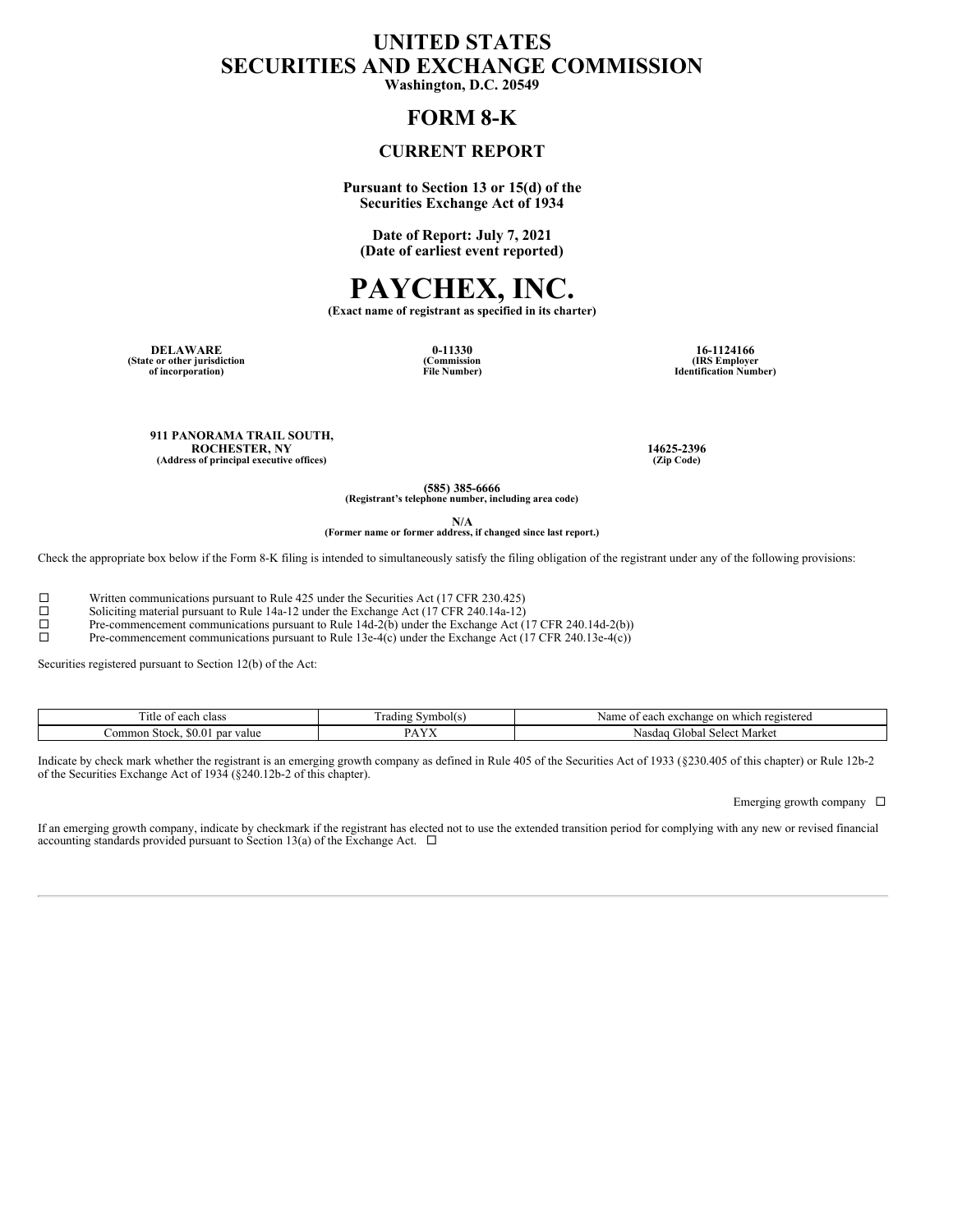#### **ITEM 5.02 DEPARTURE OF DIRECTORS OR CERTAIN OFFICERS; ELECTION OF DIRECTORS; APPOINTMENT OF CERTAIN OFFICERS; COMPENSATORY ARRANGEMENTS OF CERTAIN OFFICERS**

On July 8, 2021, Paychex, Inc. (the "Company") announced that the Board of Directors (the "Board") has voted to expand to ten members and has appointed Kevin A. Price to fill the newly created position. The Company's press release dated July 8, 2021, announcing the appointment of Mr. Price, is furnished as Exhibit 99.1 to this Current Report on Form 8-K.

Mr. Price is the founder and president of KAP Holdings, LLC  $d/b/a$  PartsScription<sup>TM</sup>, which he founded in 2006. KAP Holdings is a leading wholesaler and distributor of equipment, products, and parts with an innovative ecommerce platform, serving as a parts aggregator for the retail hardware industry.

Prior to the founding of KAP Holdings, he was Vice President Customer Care Network for Sears Holdings Corporation, responsible for general management for several business units, including Service Contracts Aftermarket, Parts Direct, Sears Repair Services, and Sears/Kmart online sales and operations. With more than 35 years of experience, Mr. Price has also served in senior leadership positions with Ameritech Corporation and Dun & Bradstreet Corporation.

In addition to his extensive professional experience, Mr. Price has served on the Business School Advisory Board for Dominican University and the College of Business and Public Administration Advisory Council for Drake University. He is also a board member emeritus for Link Unlimited, a nonprofit organization that connects high-potential Black students in Chicago to college and beyond.

The Board appointed Mr. Price to his position on July 7, 2021. He has been appointed to serve on the Audit Committee of the Board. There is no other arrangement or understanding between Mr. Price and any other persons as it relates to his appointment. Mr. Price is not and has not been a participant, or had any interest, in any transaction with the Company that is reportable under Item 404(a) of Regulation S-K since the beginning of the Company's last fiscal year.

### **ITEM 8.01 OTHER EVENTS**

On July 8, 2021, the Company announced that the Board approved a program to repurchase up to \$400 million of Paychex common stock with authorization expiring on January 31, 2024. The Board voted to authorize the repurchase program on July 7, 2021. This repurchase program is in addition to the existing program with authorization expiring on May 31, 2022. Also on July 8, 2021, the Company announced a quarterly dividend of \$0.66 per share payable August 26, 2021 to shareholders of record as of August 2, 2021. The Company's press release dated July 8, 2021, announcing the repurchase program and dividend is furnished as Exhibit 99.2 to this Current Report on Form 8-K.

#### **ITEM 9.01 FINANCIAL STATEMENTS AND EXHIBITS**

- **Exhibit Description** Exhibit 99.1 Press Release of [Paychex,](#page-3-0) Inc. dated July 8, 2021
- Exhibit 99.2 Press Release of [Paychex,](#page-5-0) Inc. dated July 8, 2021
- Exhibit 104 The cover page from this Current Report on Form 8-K, formatted in Inline XBRL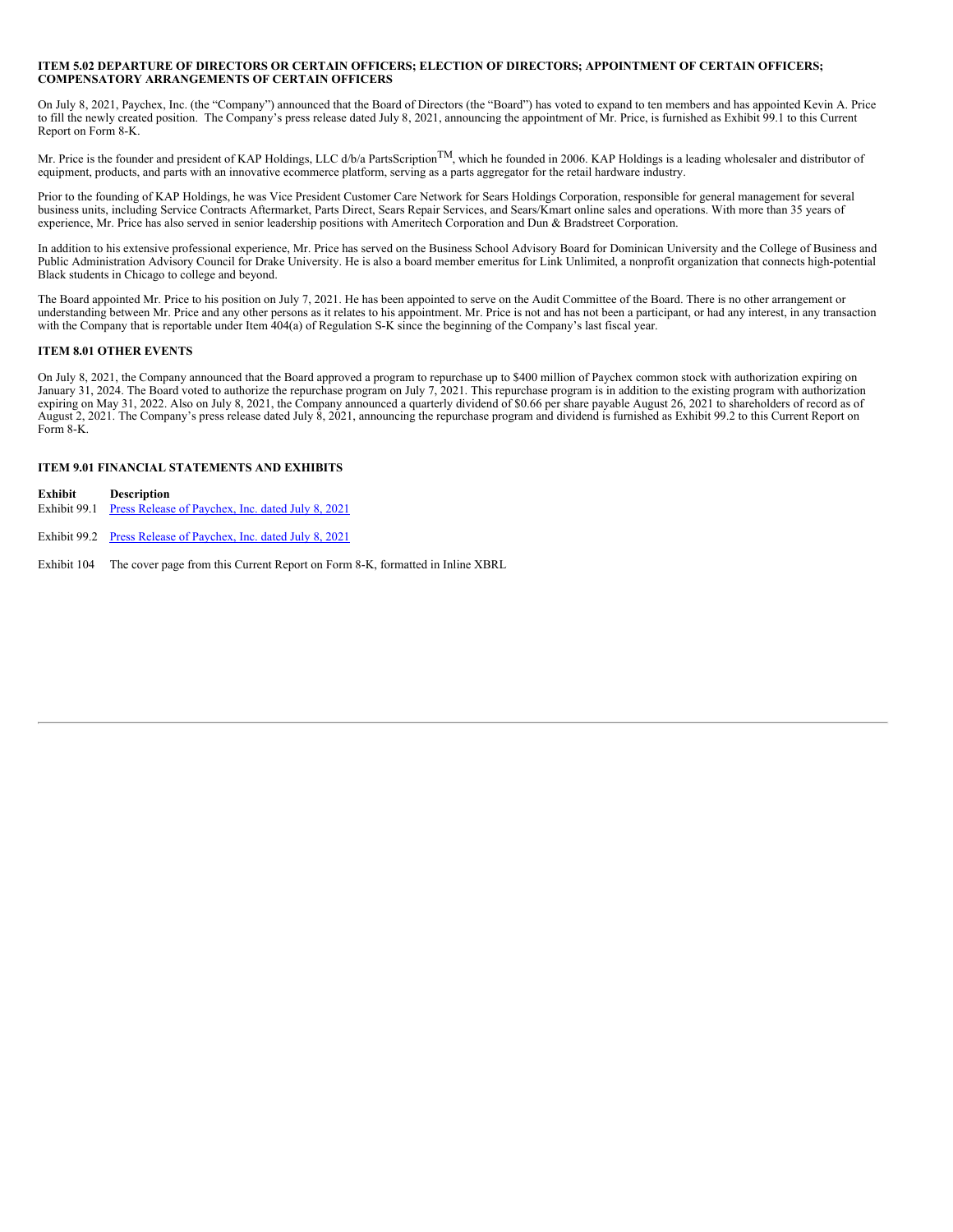### **SIGNATURES**

Pursuant to the requirements of the Securities Exchange Act of 1934, the registrant has duly caused this report to be signed on its behalf by the undersigned thereunto duly authorized.

### **PAYCHEX, INC.**

| Date: | July 8, 2021 | /s/ Martin Mucci                                              |
|-------|--------------|---------------------------------------------------------------|
|       |              | Martin Mucci                                                  |
|       |              | President and Chief Executive Officer                         |
| Date: | July 8, 2021 | /s/ Efrain Rivera                                             |
|       |              | Efrain Rivera                                                 |
|       |              | Senior Vice President, Chief Financial Officer, and Treasurer |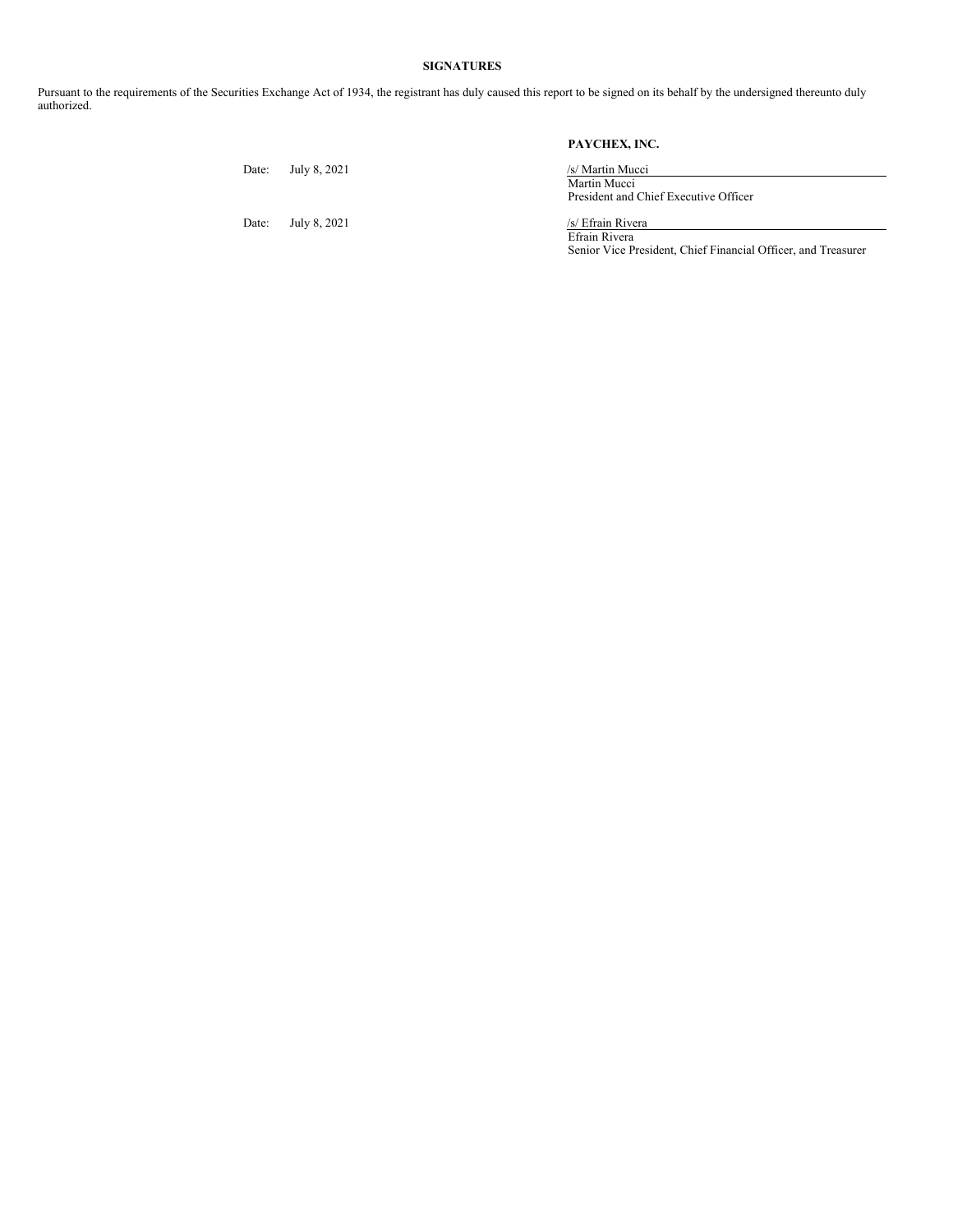<span id="page-3-0"></span>

911 Panorama Trail South · Rochester, NY 14625 · paychex.com



### **For Immediate Release**

## **Paychex Expands Board of Directors, Appoints New Member**

*Experienced executive and entrepreneur Kevin A. Price appointed to Paychex Board of Directors*

**Rochester, N.Y.** (July 8, 2021) – Paychex, Inc., the HR software and services company that provides the power of simplicity for increasingly complex workplaces, today announced that the company's Board of Directors has voted to expand to 10 members from 9 members. The Board has appointed Kevin A. Price to fill the new position. Mr. Price is the founder and president of PartsScription™, an innovative ecommerce platform helping national and regional retailers to significantly expand their product and parts capabilities.



Mr. Price is an experienced executive and entrepreneur who has leveraged his significant P&L experience and agile leadership to drive business success. In 2006, he founded PartsScription, developing the brand, supply chain, and multi-category web platform that aggregates 9 million parts into a single search and order platform to improve selection, service, and profitability for retail hardware stores. Prior to that, he was Customer Care Network vice president for Sears Holdings Corporation, responsible for P&L and general management for over \$1 billion in business units, including Service Contracts Aftermarket, Parts Direct , Sears Repair Services, and Sears/Kmart online sales and operations. With more than 35 years of experience, Mr. Price has also served in senior leadership positions with Ameritech Corporation and Dun & Bradstreet.

"Not only is Kevin a strategic executive, but he is a successful entrepreneur whose experience building his own business is representative of many clients Paychex serves today," said Paychex president and CEO Martin Mucci. "His insight and knowledge will make him a valuable addition to the Paychex Board of Directors."

In addition to his extensive professional experience, Mr. Pricehas served on the Business School Advisory Board for Dominican University and the College of Business and Public Administration Advisory Council for Drake University. He is also an emirtus board member for Link Unlimited, a nonprofit organization that connects high-potential Black students in Chicago to college and beyond.

Mr. Price holds a bachelor's degree in finance from DePaul University and earned a master's degree in business administration from the University of Chicago.

Mr. Price's appointment to the Paychex Board of Directors is effective immediately.

### **About Paychex**

Paychex, Inc. (Nasdaq:PAYX) is a leading provider of integrated human capital management solutions for payroll, benefits, human resources, and insurance services. By combining its innovative software-as-a-service technology and mobility platform with dedicated, personal service, Paychex empowers small- and mediumsized business owners to focus on the growth and management of their business. Backed by 50 years of industry expertise, Paychex serves more than 710,000 payroll clients as of May 31, 2021 across more than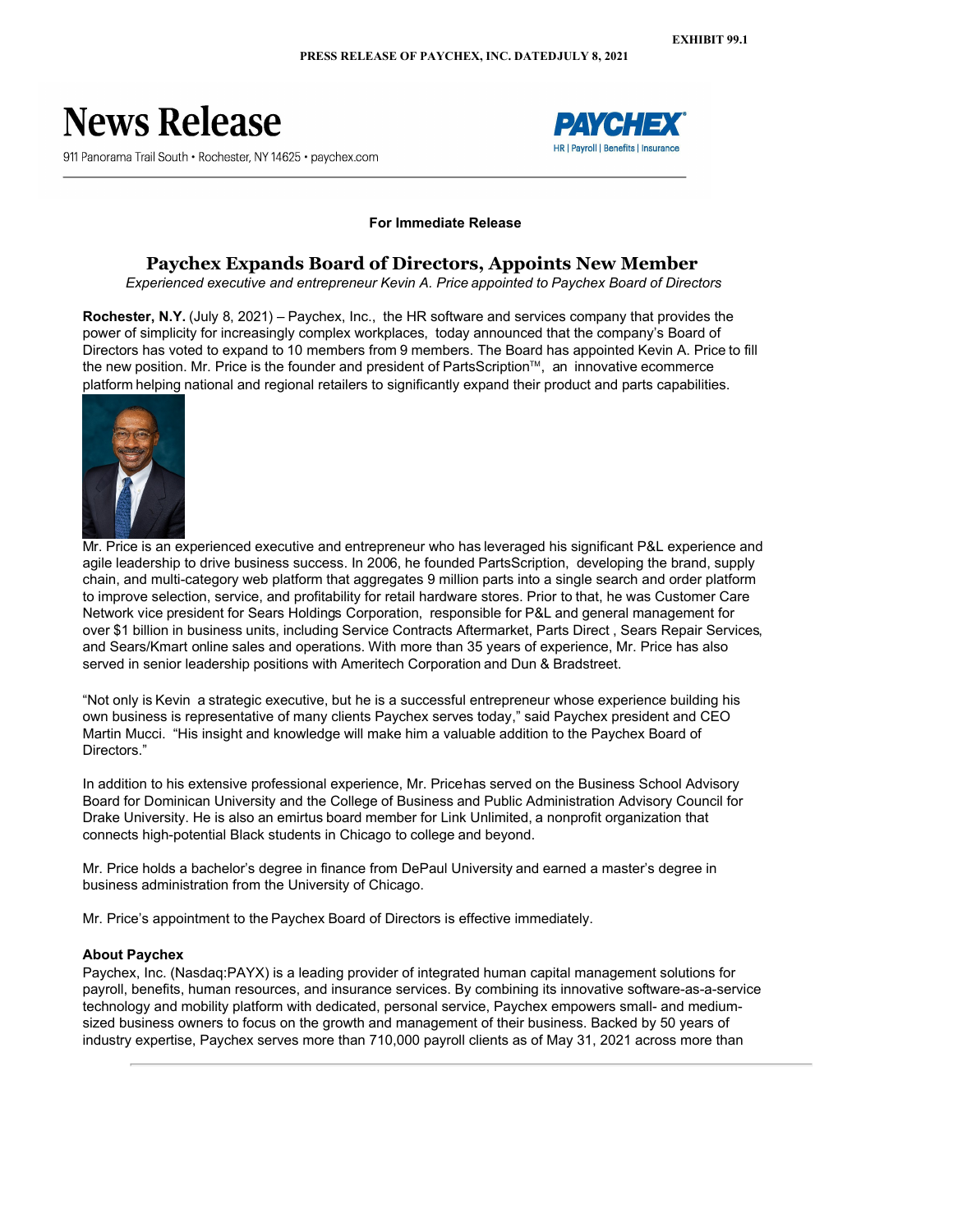### **PRESS RELEASE OF PAYCHEX, INC. DATEDJULY 8, 2021**

100 locations in the U.S. and Europe, and pays one out of every 12 American private sector employees. Learn more about Paychex by visiting paychex.com and stay connected on Twitter (www.twitter.com/paychex) and LinkedIn (www.linkedin.com/company/paychex).

###

### **Media Contact**

Lisa Fleming Public Relations Manager Paychex, Inc. (585) 387-6402 lfleming@paychex.com @Paychex